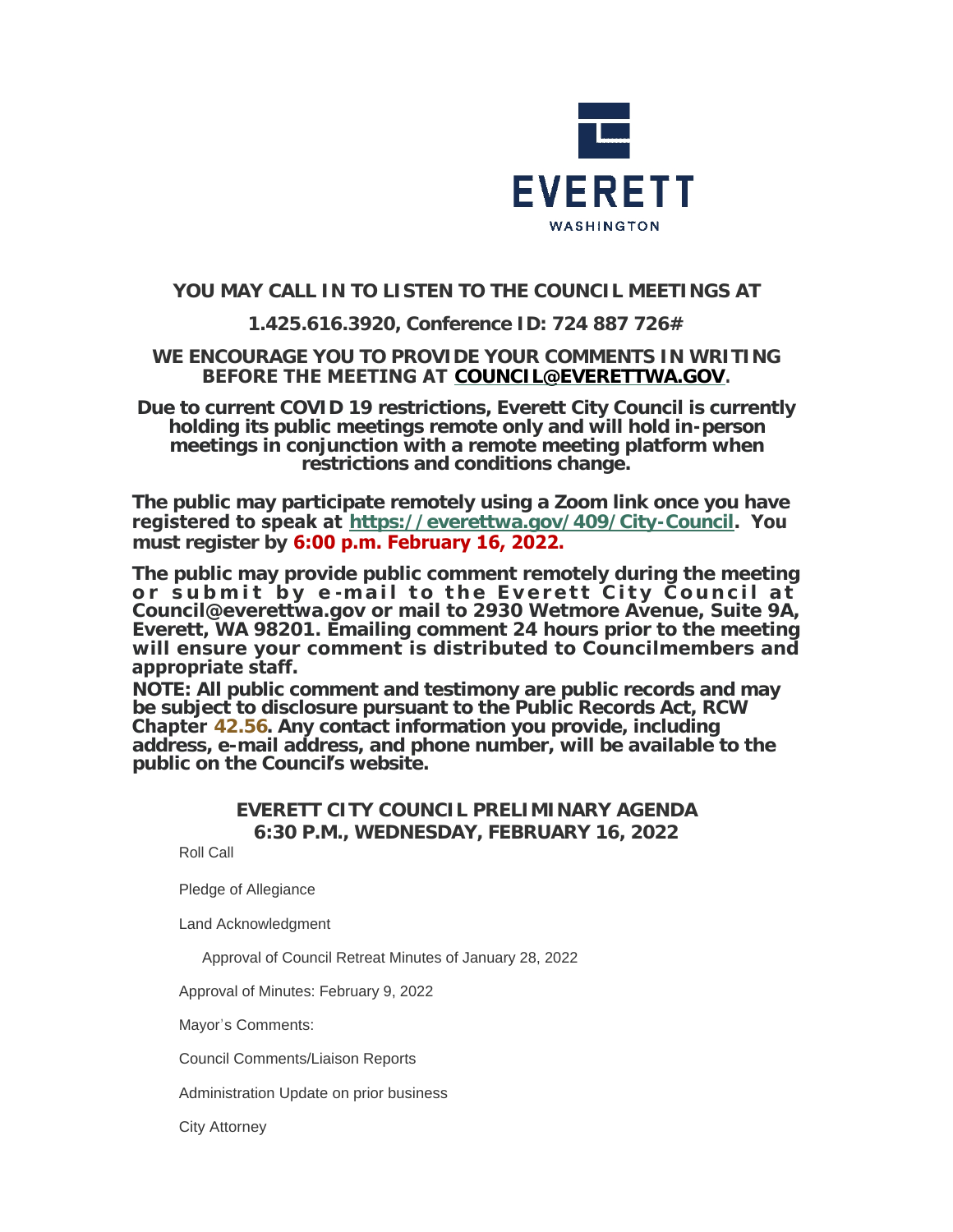Public Comment

CONSENT ITEMS:

(1) Adopt Resolution authorizing claims against the City of Everett in the amount of \$1,572,092.71 for the period of January 29, 2022 through February 4, 2022.

Documents:

[Res Claims Payable Jan 29, 2022 - Feb 4, 2022.pdf](https://www.everettwa.gov/AgendaCenter/ViewFile/Item/13383?fileID=79855)

(2) Adopt Resolution authorizing payroll claims against the City of Everett in the amount of \$4,414,796.53 for the period of January 29, 2022 through February 4, 2022.

Documents:

[2022 Resolution for Payroll Pay Period 3.pdf](https://www.everettwa.gov/AgendaCenter/ViewFile/Item/13384?fileID=79856)

(3) Award and authorize purchase of one John Deere 135G Hydraulic Excavator from Sourcewell Contract #032119-JDC/EVT #2020-002 for \$259,204.20, including Washington State sales tax.

Documents:

#### [2020-002 John Deere Excavator.pdf](https://www.everettwa.gov/AgendaCenter/ViewFile/Item/13386?fileID=79858)

(4) Award and authorize purchase of one Peterbilt 567 15-yard Vactor suction truck to Owen Equipment Company from Washington State Department of Enterprise Services Contract #00120/EVT #2021-024 for \$614,491.47, including Washington state sales tax.

Documents:

#### [2021-024 Vactor Suction Truck\\_PDF.pdf](https://www.everettwa.gov/AgendaCenter/ViewFile/Item/13387?fileID=79859)

(5) Award and Authorize the Mayor to sign the contract with American Process Group, LLC for 2022 Biosolids Removal and Disposal.

Documents:

[2022 Biosolids Removal Disposal-American Process Group-Bid Award-](https://www.everettwa.gov/AgendaCenter/ViewFile/Item/13388?fileID=79860)HL\_PDF.docx.pdf

(6) Authorize city staff to apply for, and if granted receive, and authorize the Mayor to sign all necessary documents and agreements with the ASPCA regarding the application, acceptance, and utilization of the ASPCA grant for \$58,000.

Documents:

### [ASPCA Grant.pdf](https://www.everettwa.gov/AgendaCenter/ViewFile/Item/13389?fileID=79861)

(7) Authorize the Mayor to sign the updated City of Everett Empower 457 (b) Plan Document and Administrative Services Agreement.

Documents:

[Empower.pdf](https://www.everettwa.gov/AgendaCenter/ViewFile/Item/13390?fileID=79862)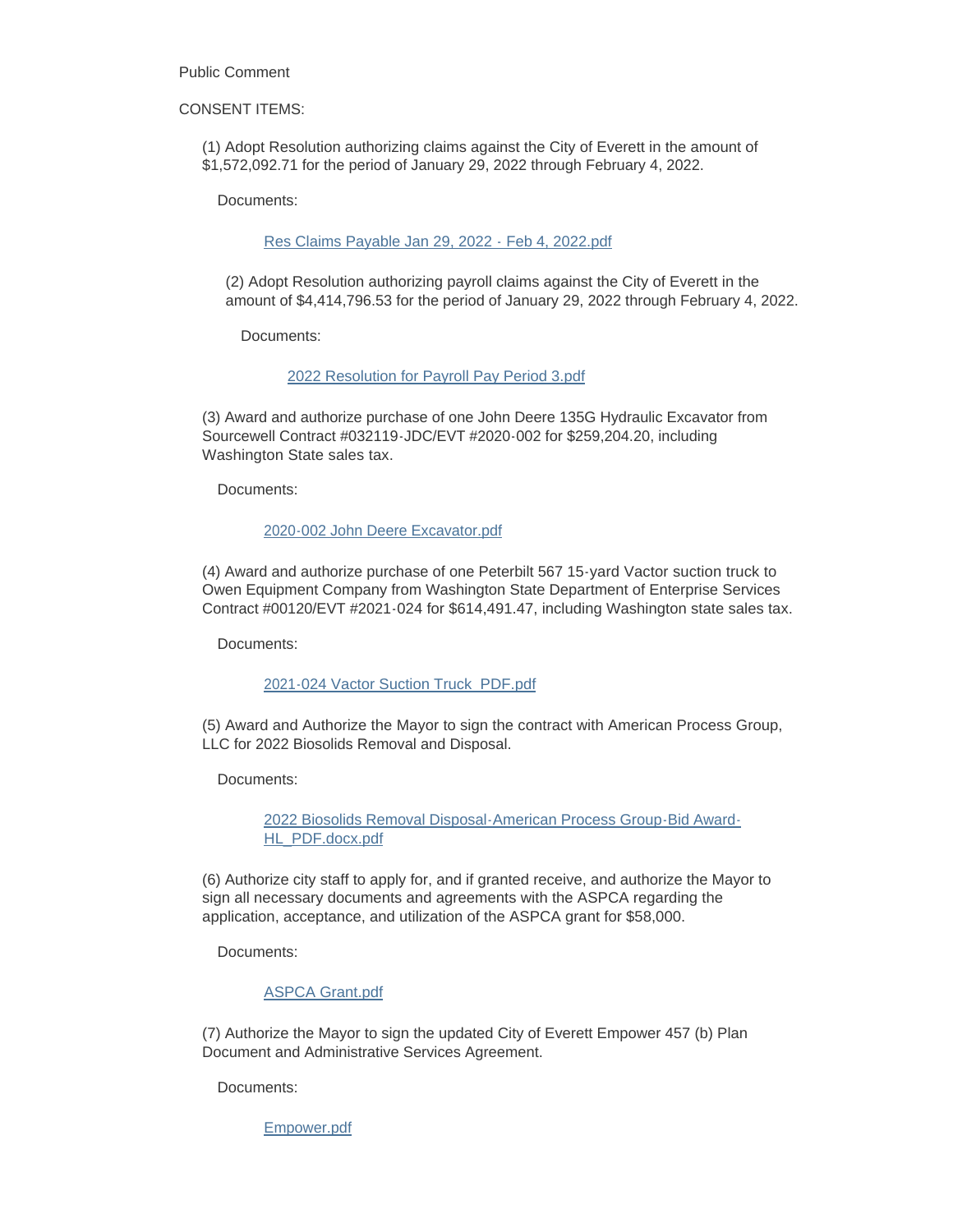PROPOSED ACTION ITEMS:

(8) CB 2202-02- 2nd Reading - Adopt the Proposed Ordinance amending and closing the Special Construction Fund entitled "Everett Fire Administration Building Tenant Improvements Project", Fund 342, Program 027, as established by Ordinance No. 3661- 19, and amended by Ordinance 3764-20. (3rd and final reading on 2-23-22).

Documents:

[CB 2202-02 Fire Admin TI Amending Closing Ordinance\\_PDF .docx.pdf](https://www.everettwa.gov/AgendaCenter/ViewFile/Item/13391?fileID=79863)

(9) CB 2202-03 – 2nd Reading - Adopt an Ordinance closing a special improvement project entitled "Phil Johnson Ballfields Renovation", Fund 354, Program 054, as established by Ordinance No. 3589-18, and amended by Ordinance No. 3677-19. (3rd and final reading on 2-23-22).

Documents:

[CB 2202-03 Phil Johnson Ballfields Renovation -](https://www.everettwa.gov/AgendaCenter/ViewFile/Item/13392?fileID=79864) Closing Ordinance\_PDF.docx.pdf

(10) CB 2202-04 – 1st Reading - Adopt an Ordinance creating a special improvement project entitled "WFP Portal 4 Improvements" Fund 336, Program 018 and repealing Ordinance No. 3800-21. (3rd and final reading on 3-2-22).

Documents:

[CB 2202-04 WFP Portal 4 Improvement-Plans Systems Ord.pdf](https://www.everettwa.gov/AgendaCenter/ViewFile/Item/13393?fileID=79865)

PUBLIC HEARING:

(11) Adopt the 2022 Parks, Recreation, and Open Space (PROS) plan.

Documents:

[2022 Everett PROS Plan -](https://www.everettwa.gov/AgendaCenter/ViewFile/Item/13394?fileID=79866) Resolution\_PDF..pdf

COUNCIL BRIEFING AGENDA: (These items come before the City Council serving as a Council Committee of the Whole and are likely to be scheduled at a future meeting.)

(12) American Rescue plan (ARPA) Proposed Investments Update.

Documents:

[ARPA Briefing\\_February2022 CS.pdf](https://www.everettwa.gov/AgendaCenter/ViewFile/Item/13395?fileID=79867)

Executive Session

Adjourn

### **PARTICIPATION IN PUBLIC COMMENT:**

**While our council meetings are remote, we wish to be respectful of your time. If you wish to speak at a council meeting, please contact Deb Williams at 425 257 8703 or you may email HER at [dwilliams@everettwa.gov](mailto:dwilliams@everettwa.gov).**